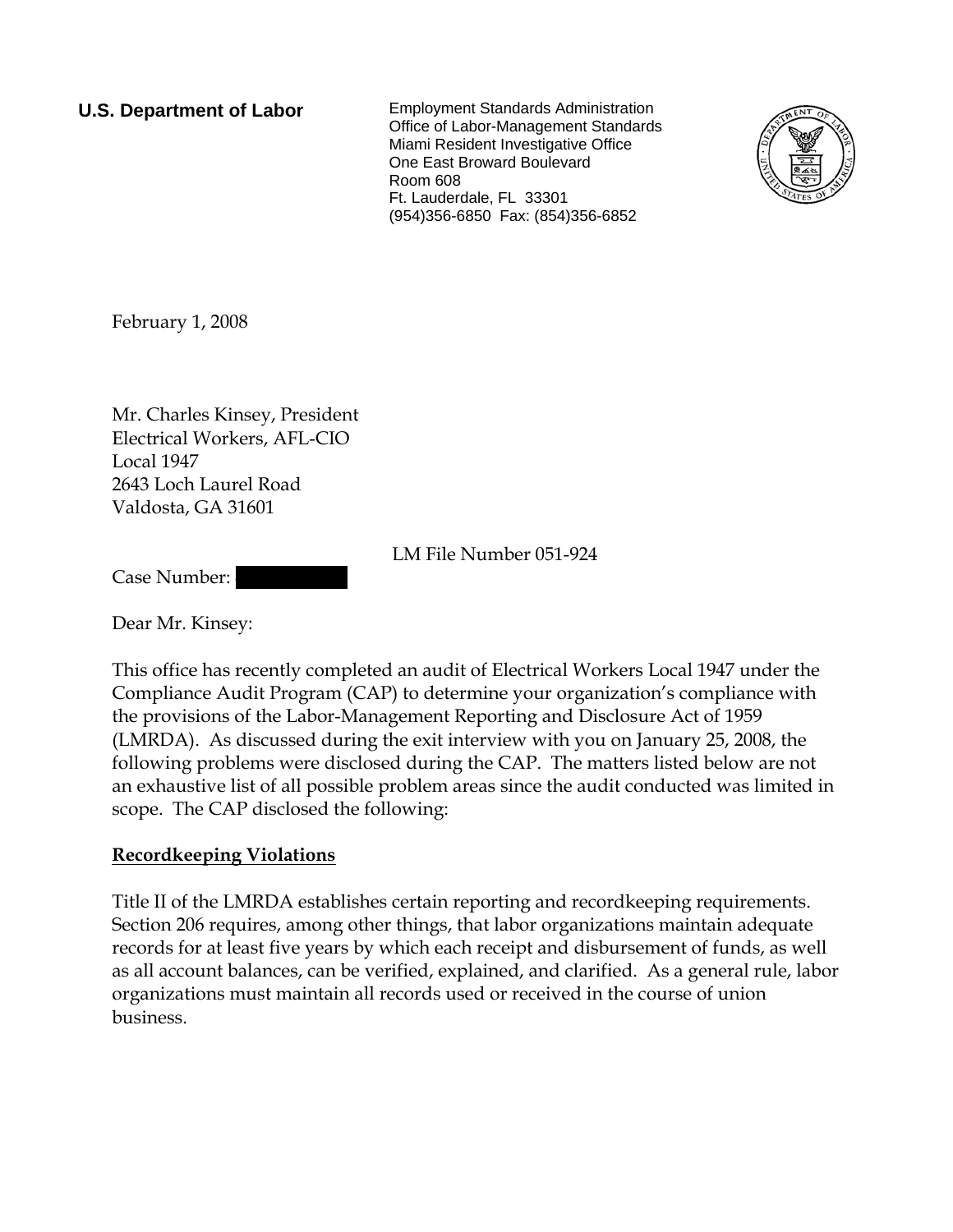Mr. Charles Kinsey February 1, 2008 Page 2 of 4

For disbursements, this includes not only original bills, invoices, receipts, vouchers, and applicable resolutions, but also documentation showing the nature of the union business requiring the disbursement, the goods or services received, and the identity of the recipient(s) of the goods or services. In most instances, this documentation requirement can be satisfied with a sufficiently descriptive expense receipt or invoice. If an expense receipt is not sufficiently descriptive, a union officer or employee should write a note on it providing the additional information. For money it receives, the labor organization must keep at least one record showing the date, amount, purpose, and source of that money. The labor organization must also retain bank records for all accounts.

The audit of Local 1947's 2007 records revealed the following recordkeeping violations: Local 1947 did not retain adequate documentation for lost wage reimbursement payments to Financial Secretary Gregory Alan Roberson for \$218.96 and to Vice President Thomas Devane for \$875.53. The union must maintain records in support of lost wage claims that identify each date lost wages were incurred, the number of hours lost on each date, the applicable rate of pay, and a description of the union business conducted. The OLMS audit found that Local 1947 did not have any documentation to support the lost wage payments to either Mr. Roberson nor Mr. Devane; however, OLMS did find that there was adequate documentation submitted by President Charles Kinsey for \$255.93.

During the exit interview, I suggested that a system be implemented documenting the dates lost wages were incurred, the number of hours lost on each date, the applicable rate of pay, and a description of the union business conducted. I further suggested that employer time sheets could be provided along with lost wage vouchers as evidence that wages were, in fact, lost.

Based on your assurance that Local 1947 will retain adequate documentation in the future, OLMS will take no further enforcement action at this time regarding the above violations.

## **Reporting Violations**

The audit disclosed a violation of LMRDA Section 201(b), which requires labor organizations to file annual financial reports accurately disclosing their financial condition and operations. The Labor Organization Annual Report Form LM-3 filed by Local 1947 for fiscal year ending June 30, 2007, was deficient in the following areas: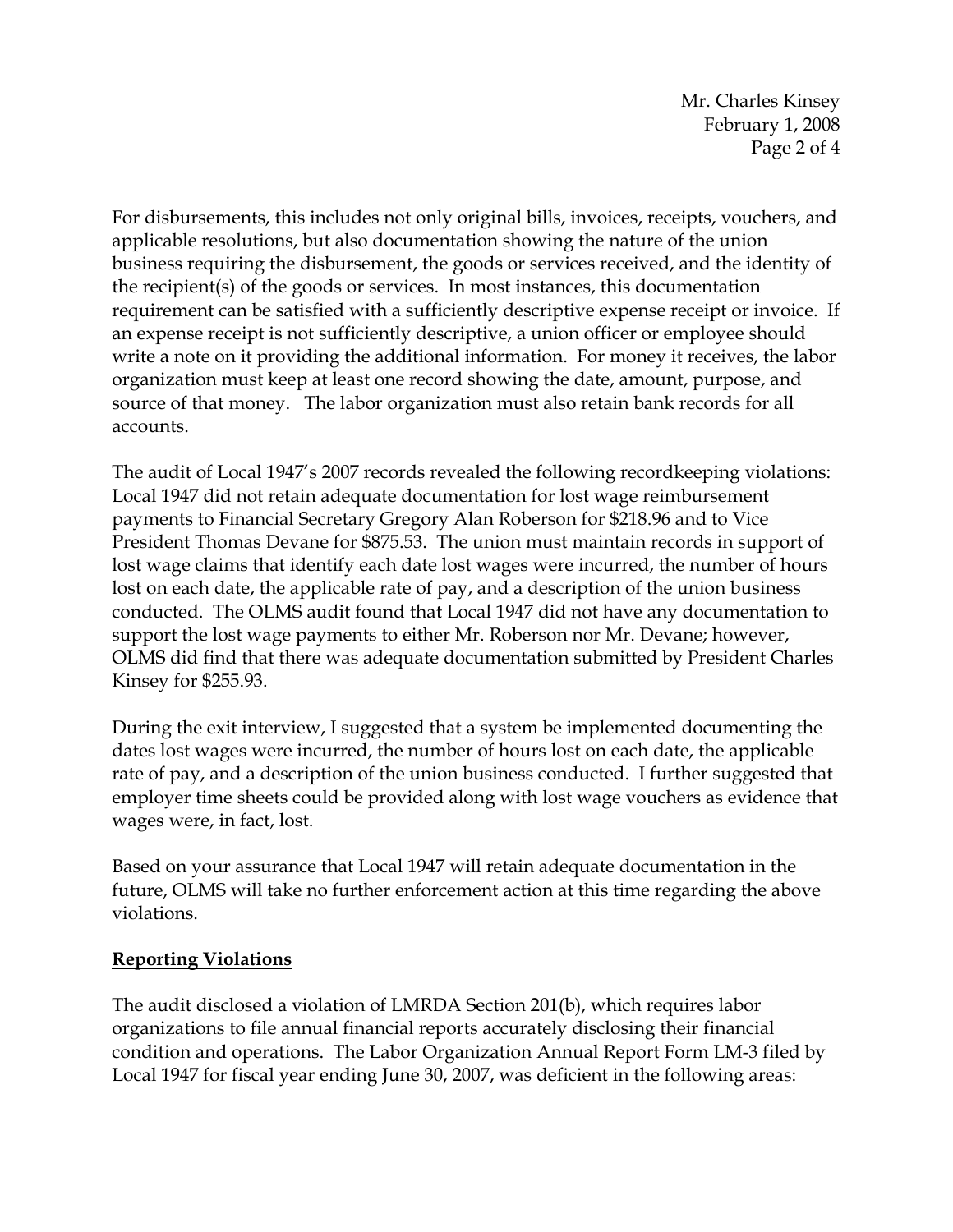Mr. Charles Kinsey February 1, 2008 Page 3 of 4

Local 1947 did not include some reimbursements to officers totaling at least \$1,230.42 in the amounts reported Item 24 (All Officers and Disbursements to Officers). It appears the union erroneously omitted these payments.

In addition, Local 1947 did not report Erick Hendricks, Recording Secretary, and any payments to him or on his behalf in Item 24 (All Officers and Disbursements to Officers). The union must report in Item 24 all persons who held office during the year, regardless of whether they received any payments from the union.

The union must report most direct disbursements to Local 1947 officers and some indirect disbursements made on behalf of its officers in Item 24. A "direct disbursement" to an officer is a payment made to an officer in the form of cash, property, goods, services, or other things of value. See the instructions for Item 24 for a discussion of certain direct disbursements to officers that do not have to be reported in Item 24. An "indirect disbursement" to an officer is a payment to another party (including a credit card company) for cash, property, goods, services, or other things of value received by or on behalf of an officer. However, indirect disbursements for temporary lodging (such as a union check issued to a hotel) or for transportation by a public carrier (such as an airline) for an officer traveling on union business should be reported in Item 48 (Office and Administrative Expense).

Local 1947 must file an amended Form LM-3 for fiscal year ending June 30, 2007, to correct the deficient items discussed above. I am providing you with a blank form and instructions, and advised you that the reporting forms and instructions are available on the OLMS website (www.olms.dol.gov). The amended Form LM-3 should be submitted to this office at the above address as soon as possible, but not later than February 28, 2008. Before filing, review the report thoroughly to be sure it is complete, accurate, and signed properly with original signatures.

# **Bylaws**

The audit disclosed a violation of LMRDA Section 201(a), which requires that a union submit a copy of its revised constitution and bylaws with its LM report when it makes changes to its constitution or bylaws. Local 1947 amended its constitution and bylaws in 2000, but did not file a copy with its LM report for that year. Local 1947 has now filed a copy of its constitution and bylaws.

# **Other**